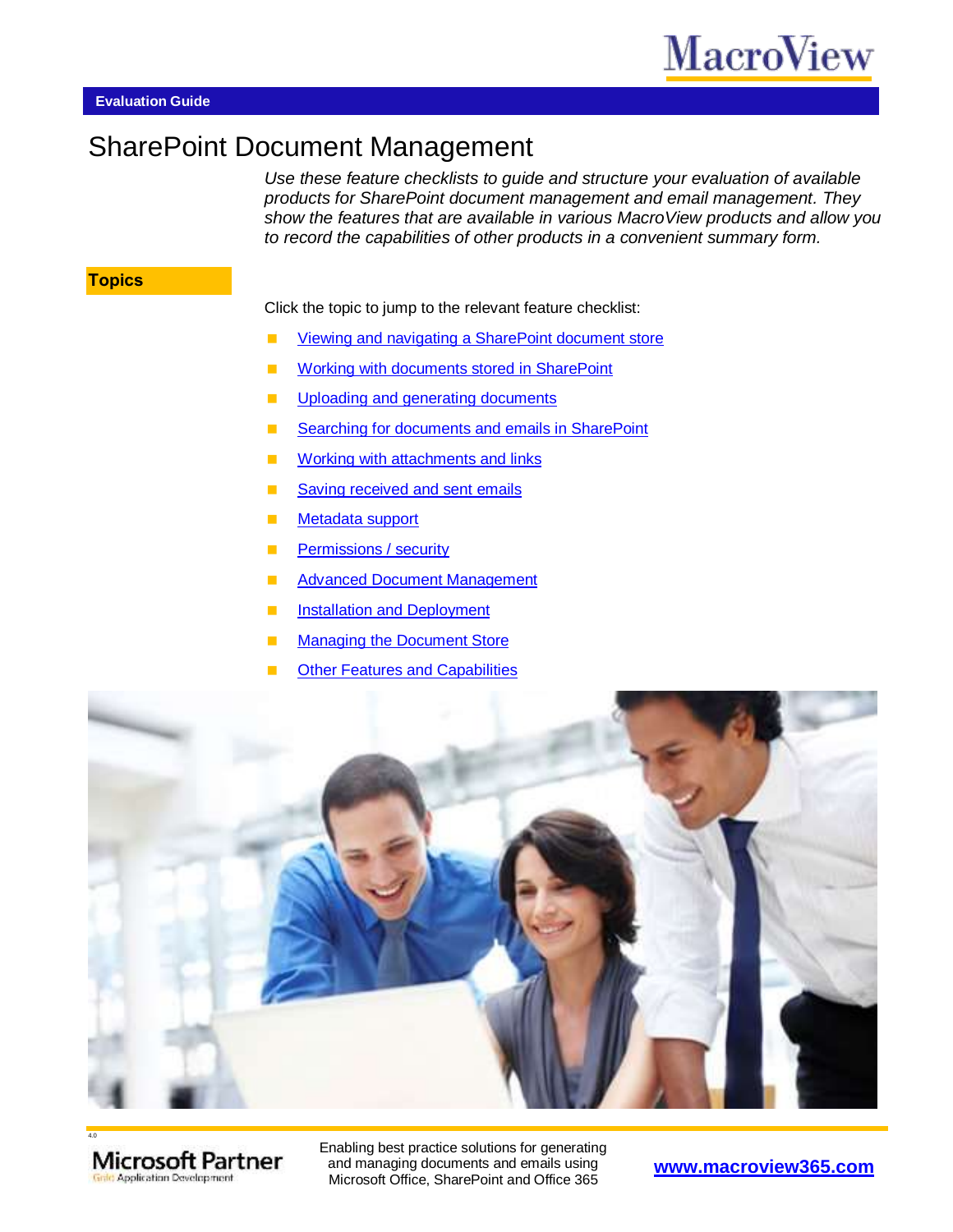#### <span id="page-1-0"></span>**Viewing and navigating a SharePoint document store**

|                                                                                                                                                                                     | MacroView<br><b>DMF</b> | MacroView<br>Message | MacroView<br><b>DMF</b><br>365 | <b>MacroView</b><br>Message<br>365 | Other<br>Product |
|-------------------------------------------------------------------------------------------------------------------------------------------------------------------------------------|-------------------------|----------------------|--------------------------------|------------------------------------|------------------|
| Automatically discover and display all Site<br>Collections for which the user has permission<br>(i.e. user does not need to register each site<br>collection separately).           | Y                       | Y                    | Y <sup>1</sup>                 | Y <sup>1</sup>                     |                  |
| Accurate display of tree of sites, sub-sites,<br>document libraries, document sets and folders.                                                                                     | Y                       | Y                    | Y                              | Y                                  |                  |
| Read-only areas distinguishable from areas<br>where the user has Read / Write permission.                                                                                           | Y                       | Y                    | Y                              | Y                                  |                  |
| Furniture nodes <sup>2</sup> suppressed.                                                                                                                                            | Y                       | Y                    | Y                              | Y                                  |                  |
| Easy to drill down to a particular Site Collection.                                                                                                                                 | Y                       | Y                    | Y                              | Y                                  |                  |
| Easy to drill down to a sub-node (e.g. sub-site /<br>document library within a site, document set /<br>folder in a library, sub-folder in a folder).                                | Y                       | Υ                    | Υ                              | Υ                                  |                  |
| Metadata Navigation (as defined in SharePoint).                                                                                                                                     | Y                       | Υ                    | Υ                              | Υ                                  |                  |
| Efficient navigation to a particular area of the<br>document store using an indexed search (so that<br>navigation is still fast in a large document store).                         | Y                       | Y                    | Υ                              | Υ                                  |                  |
| Quick access to recently used areas of the<br>document store.                                                                                                                       | Υ                       | Υ                    | Υ                              | Υ                                  |                  |
| Click a search result to navigate to the area<br>where the document / email is stored.                                                                                              | Y                       | Y                    | Υ                              | Υ                                  |                  |
| Quick access to favorite / frequently used parts of<br>the document store.                                                                                                          | Y                       | Υ                    | Υ                              | Y                                  |                  |
| User can add a frequently used area of the<br>document store as a Favorite.                                                                                                         | Y                       |                      | Y                              | Y                                  |                  |
| Favorites can be created automatically (pushed)<br>to individual users or groups of users.                                                                                          | Y                       | Y                    | N                              | ${\sf N}$                          |                  |
| User alerted to the need to refresh their display of<br>a node (e.g. a site) because it contains new<br>subnodes (e.g. sub-sites or document libraries)<br>created by another user. | Υ                       | Υ                    | N                              | $\mathsf{N}$                       |                  |

- 1. If the MacroView DMF full trust web service is deployed (which is normally the case in SharePoint Onpremises implementations) the MacroView tree view will contain all areas that contain content for which the user has permission, even if those areas are nested below one or more breaks in permission inheritance. In SharePoint Online implementations the tree-view display stops at the first break in permission inheritance.
- 2. 'Furniture nodes' are document libraries that must be present in a SharePoint implementation but which should not be used to store documents and emails. Examples are *Pages, Images, Site Collection Pages, Site Collection Images, Style Library, Site Assets*, etc. The display of such nodes can be suppressed using the *Document Libraries to Ignore* setting. In an On-Premises implementation the *Site Collections to Ignore* setting can be used to suppress the display of certain site collections.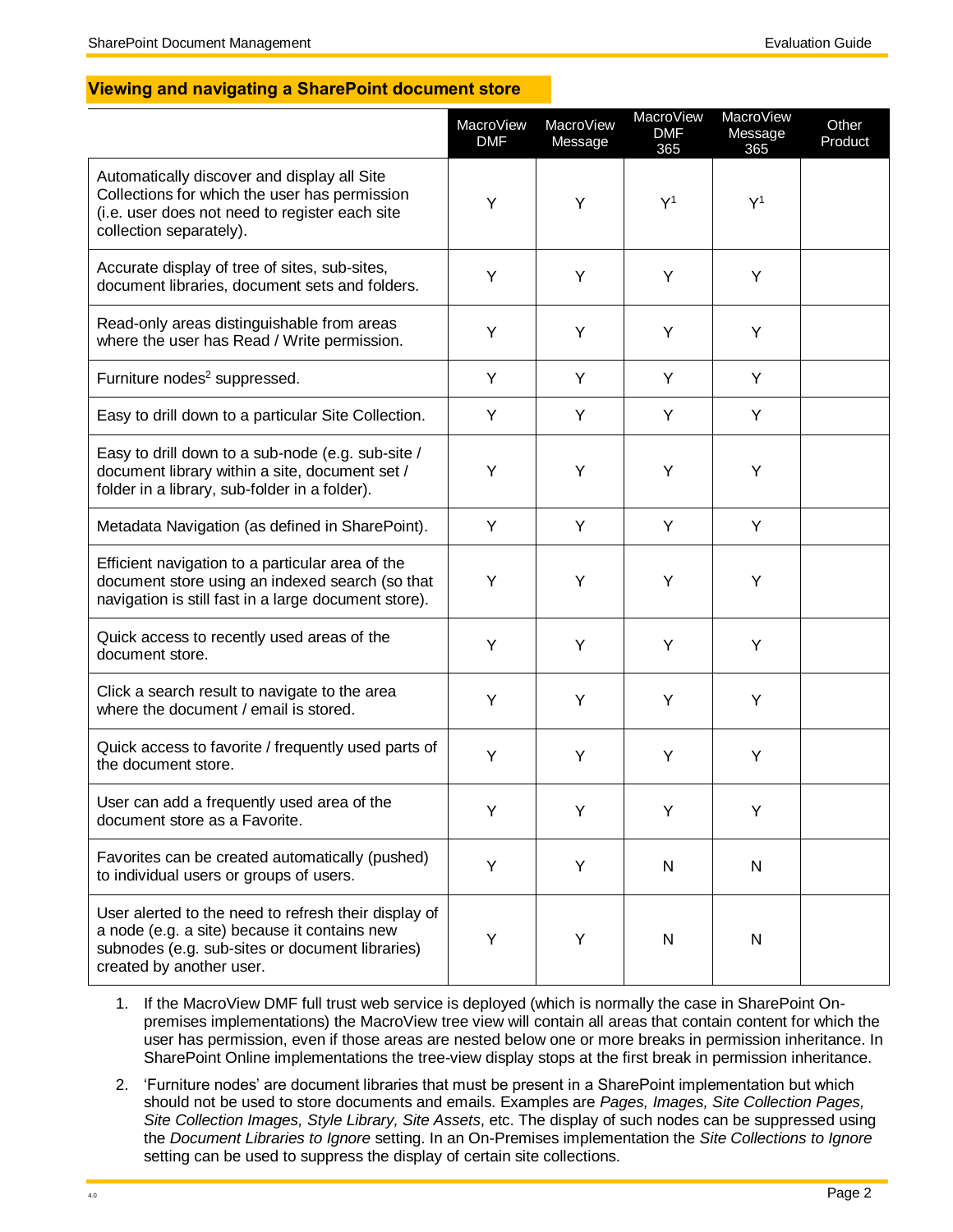#### <span id="page-2-0"></span>**Working with documents stored in SharePoint**

|                                                                                                                                                                                     | MacroView<br><b>DMF</b> | MacroView<br>Message | MacroView<br><b>DMF</b><br>365 | MacroView<br>Message<br>365 | Other<br>Product |
|-------------------------------------------------------------------------------------------------------------------------------------------------------------------------------------|-------------------------|----------------------|--------------------------------|-----------------------------|------------------|
| All Views of a library (as defined in SharePoint).                                                                                                                                  | Y                       | Y                    | Y                              | Y                           |                  |
| Paged display of file list (for optimal use of<br>bandwidth when large number of files).                                                                                            | Y                       | Υ                    | Υ                              | Υ                           |                  |
| Sort a displayed view by clicking a column<br>heading (toggling Descending / Ascending order).                                                                                      | Y                       | Υ                    | Y                              | Υ                           |                  |
| Formatted previews of documents and emails<br>stored in SharePoint (Online and On-Premises).                                                                                        | Y                       | Y                    | Y                              | Υ                           |                  |
| Filter a view using values in a metadata column.                                                                                                                                    | Y                       | Y                    | Y                              | Y                           |                  |
| Highlighting of files in special state (e.g. Checked<br>Out, On Legal Hold, Declared as a Record).                                                                                  | Y <sup>1</sup>          | Y <sup>1</sup>       | Y <sup>1</sup>                 | Y <sup>1</sup>              |                  |
| Right-click, Print to print a document or email.                                                                                                                                    | Y                       | Y                    | Y                              | Y                           |                  |
| Key Filters (as defined in SharePoint).                                                                                                                                             | Y                       | Υ                    | Y                              | Y                           |                  |
| Quick access to recently opened / modified files.                                                                                                                                   | Y                       | Y                    | Y                              | Y                           |                  |
| 'Sticky' Views - record and display most-recently<br>used view for each application (e.g. show Emails<br>view in Outlook, even if it is not the default view).                      | Y                       | Υ                    | Y                              | Y                           |                  |
| Open from SharePoint, Save As to SharePoint on<br>Home tab of Word, Excel and PowerPoint.                                                                                           | Y                       | Y                    | Y                              | Y                           |                  |
| Group emails by Conversation Topic.                                                                                                                                                 | Y                       | Y                    | Y                              | Y                           |                  |
| <i>Emails</i> view uses paper clip icon to indicate<br>attachments contained in email in SharePoint.                                                                                | $Y^2$                   | $Y^2$                | $Y^2$                          | $Y^2$                       |                  |
| Drag and drop or cut + paste to move files within<br>SharePoint – including to another site collection,<br>preserving version history and unique numbering<br>and reusing metadata. | $Y^3$                   | $Y^3$                | $Y^3$                          | $Y^3$                       |                  |
| CTRL+ drag and drop or copy + paste to copy<br>files within SharePoint - including to another site<br>collection or between Online and On-Premises.                                 | Y                       | Υ                    | Υ                              | Y                           |                  |
| Right-click, Download to download one or<br>multiple files to selected Windows folder.                                                                                              | Υ                       | Υ                    | Υ                              | Υ                           |                  |

1. In addition to icon overlays displayed by SharePoint, MacroView uses color highlighting of files in special states. The highlighting color scheme can be determined by each user.

- 2. *Emails* view is defined in MacroView sample libraries and / or in libraries based on MacroView library templates. In any view the paper-clip emoji can be displayed both as column heading and content for emails with attachments. [Contact MacroView Services](mailto:services@macroview365.com) for more information.
- 3. Values *for Person or Group* and *Enterprise Keywords* columns are not preserved when moving to another site collection, because the underlying definitions are different.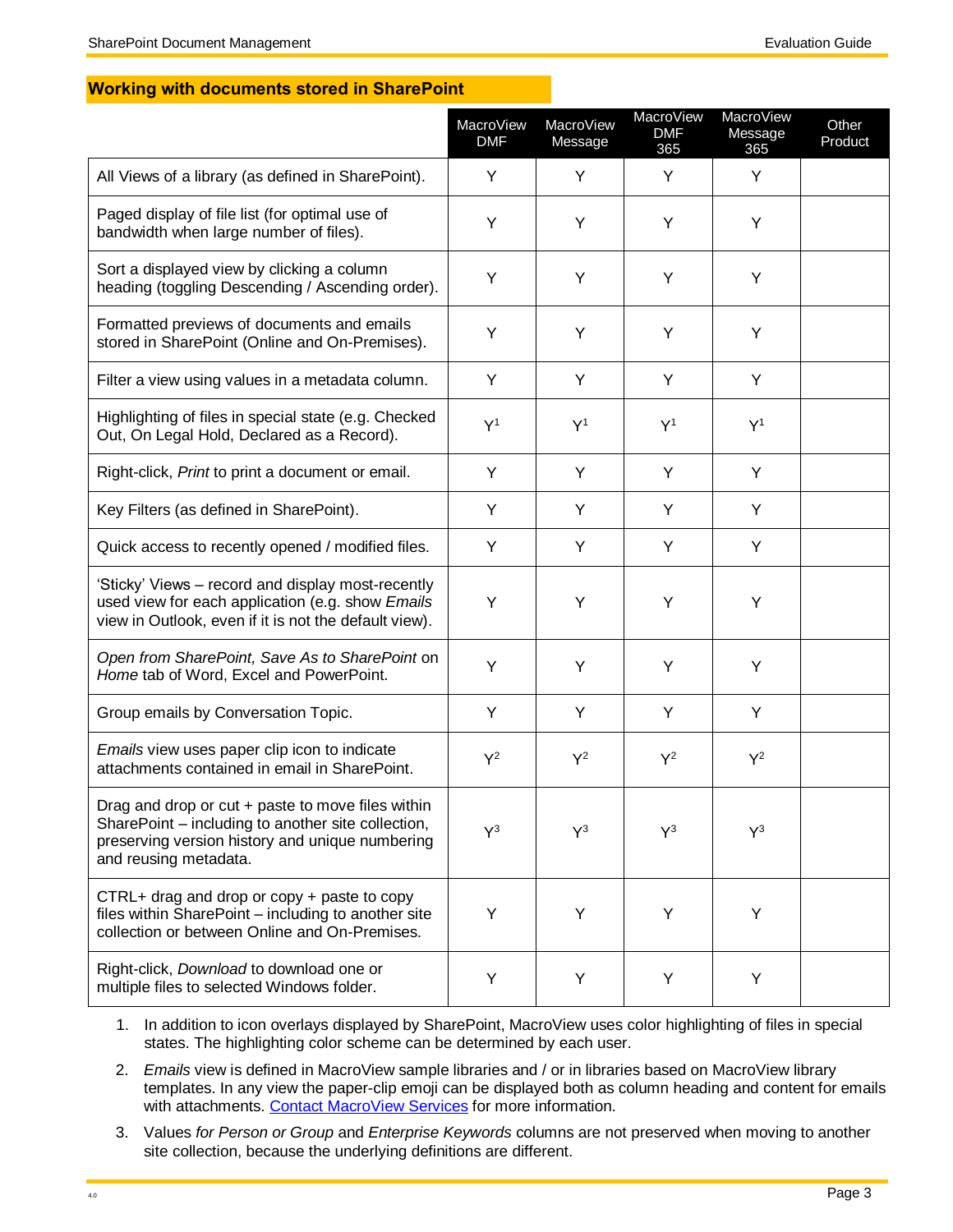### <span id="page-3-0"></span>**Uploading and generating documents**

|                                                                                                                                                                                | MacroView<br><b>DMF</b> | MacroView<br>Message | MacroView<br><b>DMF</b><br>365 | <b>MacroView</b><br>Message<br>365 | Other<br>Product |
|--------------------------------------------------------------------------------------------------------------------------------------------------------------------------------|-------------------------|----------------------|--------------------------------|------------------------------------|------------------|
| Drag and drop to upload one or multiple files to<br>SharePoint from any Windows folder.                                                                                        | Y                       | Y                    | Y                              | Υ                                  |                  |
| Right-click files in Windows Explorer to upload<br>them to SharePoint.                                                                                                         | Y                       | Υ                    | Y                              | Υ                                  |                  |
| Capture common metadata or prompt separately<br>for each file when multiple files being uploaded.                                                                              | Y                       | Y                    | Y                              | Υ                                  |                  |
| Bulk uploads of files from Windows performed in<br>the background, so user can keep working while<br>upload proceeds.                                                          | Y                       | Y                    | Y                              | Υ                                  |                  |
| Option to have files deleted from their Windows<br>folder once they are uploaded to SharePoint.                                                                                | Y                       | Υ                    | Y                              | Υ                                  |                  |
| Right-click, Download to download one or<br>multiple files from SharePoint to selected<br>Windows folder.                                                                      | Y                       | Y                    | Y                              | Υ                                  |                  |
| Right-click a document library, document set or<br>folder and choose Create Document to display a<br>menu of available templates; choose template to<br>create a new document. | Y <sup>1</sup>          | Y <sup>1</sup>       | Y <sup>1</sup>                 | Y <sup>1</sup>                     |                  |
| Click Save As to SharePoint button to save new<br>document from Word, Excel, PowerPoint.                                                                                       | Y                       | Y                    | Y                              | Y                                  |                  |

1. Custom right-click menu item created by MacroView Professional Services to reflect the specific requirements of an organization – e.g. to display menu of available Office templates or menu of templates associated with SharePoint content types. The customization can extend to automatically saving and profiling (capturing metadata for) the generated document in the area of SharePoint that the user has rightclicked.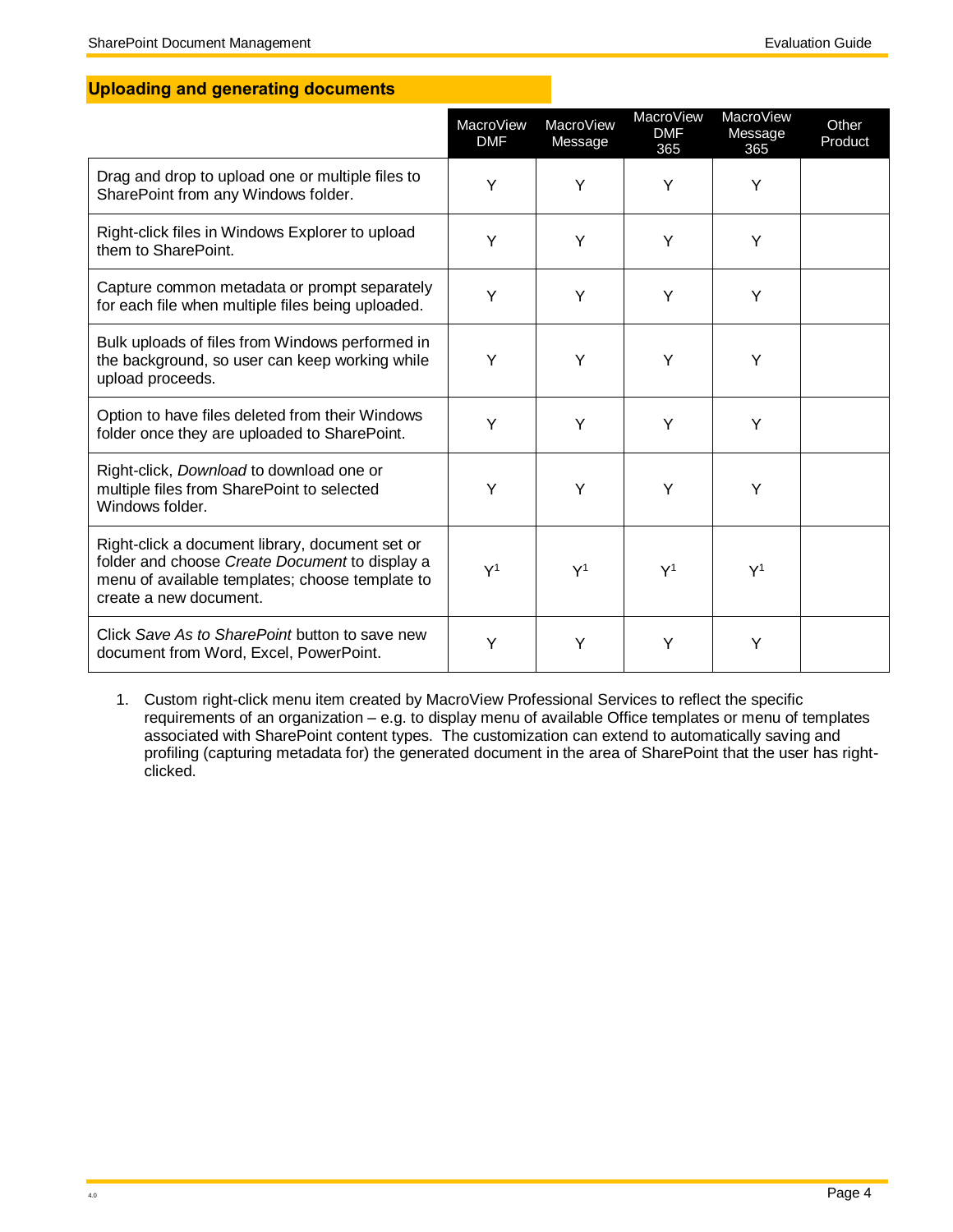### <span id="page-4-0"></span>**Searching for documents and emails in SharePoint**

|                                                                                                                                                                                                                  | MacroView<br><b>DMF</b> | MacroView<br>Message | MacroView<br><b>DMF</b><br>365 | <b>MacroView</b><br>Message<br>365 | Other<br>Product |
|------------------------------------------------------------------------------------------------------------------------------------------------------------------------------------------------------------------|-------------------------|----------------------|--------------------------------|------------------------------------|------------------|
| Search for documents in SharePoint (Online or<br>On-Premises) based on their content and / or<br>metadata.                                                                                                       | Y                       | Y                    | Υ                              | Y                                  |                  |
| Search for emails stored in SharePoint (Online or<br>On-Premises) based on their body / attachment<br>content and / or their metadata<br>(including metadata automatically recorded as<br>the emails are saved). | Y                       | Y                    | Υ                              | Υ                                  |                  |
| Perform search while working in Outlook.                                                                                                                                                                         | Y                       | Y                    | Y                              | Y                                  |                  |
| Perform search while working in Word, Excel,<br>PowerPoint, Adobe Reader / Acrobat or in<br>Windows (MacroView DMF Explorer app).                                                                                | Y                       | n/a                  | Y                              | n/a                                |                  |
| Formatted previews of search results.                                                                                                                                                                            | Y                       | Y                    | Y                              | Y                                  |                  |
| Click search result to open it in its application.                                                                                                                                                               | Y                       | Y                    | Y                              | Y                                  |                  |
| View and re-run recent searches.                                                                                                                                                                                 | Y                       | Y                    | Y                              | Y                                  |                  |
| Save a search as a Favorite so that it can easily<br>be re-run.                                                                                                                                                  | Y                       | Y                    | Υ                              | Υ                                  |                  |
| Restrict scope of a search to a selected area<br>(e.g. site, document library).                                                                                                                                  | Y                       | Y                    | Υ                              | Υ                                  |                  |
| Search using a term in a hierarchical term set will<br>find documents for which child terms have been<br>recorded as metadata.                                                                                   | Y                       | Υ                    | Υ                              | Υ                                  |                  |
| Search Refiners to further narrow search results.                                                                                                                                                                | Y                       | Υ                    | Y                              | Υ                                  |                  |
| Order Search results based on Last Modified or<br>Relevance.                                                                                                                                                     | Y                       |                      | Y                              | Y                                  |                  |
| Additional types of search can be configured<br>(e.g. to reflect metadata usage within an<br>organization / business unit).                                                                                      | Υ                       | Υ                    | Υ                              | Υ                                  |                  |
| Additional controls can be added to search<br>panels (e.g. pickers for hierarchical term sets).                                                                                                                  | Y <sup>1</sup>          | Y <sup>1</sup>       | $\mathsf{N}$                   | $\mathsf{N}$                       |                  |
| Search support on SharePoint Foundation 2013.                                                                                                                                                                    | $Y^2$                   | Y                    | n/a                            | n/a                                |                  |

- 1. Customization which can be performed by MacroView Professional Services.
- 2. Metadata and Content-based searching using *Keyword Search* and *Email Search* panels of MacroView DMF and MacroView Message.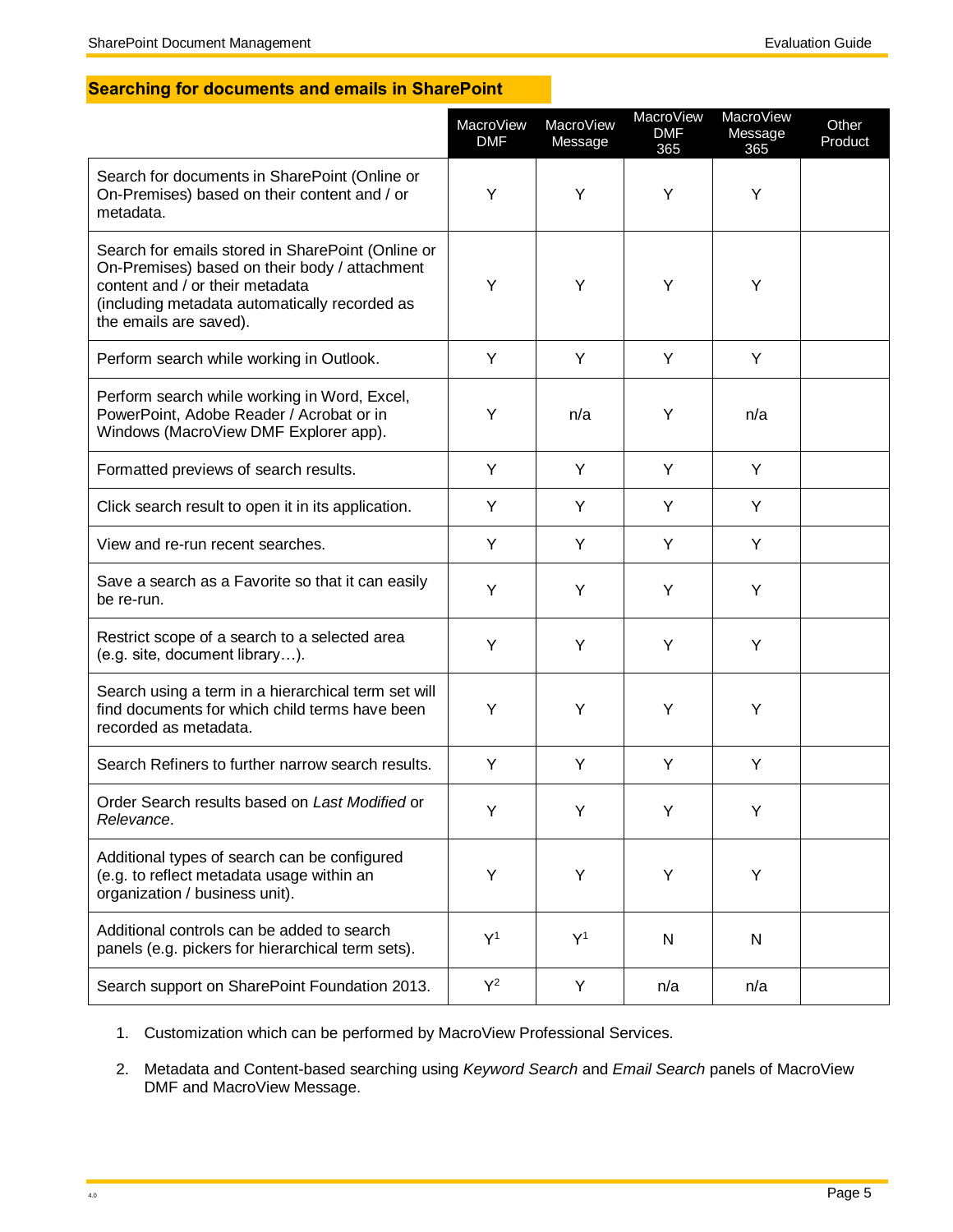### <span id="page-5-0"></span>**Working with attachments and links**

|                                                                                                                                   | MacroView<br><b>DMF</b> | MacroView<br>Message | MacroView<br><b>DMF</b><br>365 | MacroView<br>Message<br>365 | Other<br>Product |
|-----------------------------------------------------------------------------------------------------------------------------------|-------------------------|----------------------|--------------------------------|-----------------------------|------------------|
| Drag and drop to save one or multiple<br>attachments to an email.                                                                 | Y                       | Υ                    | Υ                              | Y                           |                  |
| Click button in Outlook ribbon to save one or<br>multiple attachments.                                                            | Y                       | Υ                    | Υ                              | Y                           |                  |
| Rename attachment as it is saved to SharePoint.                                                                                   | Y                       | Y                    | Y                              | Y                           |                  |
| Prompt for metadata that cannot be recorded<br>automatically.                                                                     | Y                       | Y                    | Y                              | Y                           |                  |
| Option to apply common metadata to multiple<br>attachments (or to supply separately for each<br>attachment being saved).          | Y                       | Y                    | Y                              | Y                           |                  |
| Save incoming attachment as the next version of<br>an existing document with a different name.                                    | Y                       | Y                    | Y                              | Y                           |                  |
| Right-click file in SharePoint to send as<br>attachment in new outgoing email.                                                    | Y                       | Y                    | Y                              | Y                           |                  |
| Right-click file in SharePoint to have it converted<br>to PDF and then inserted as an attachment.                                 | Y <sup>1</sup>          | Y <sup>1</sup>       | Y <sup>1</sup>                 | $Y^1$                       |                  |
| Select version of file to insert as attachment.                                                                                   | Y                       | Y                    | Y                              | Y                           |                  |
| Drag and drop file(s) from SharePoint to insert<br>them as attachments in an outgoing email.                                      | Y                       | Y                    | Υ                              | Υ                           |                  |
| Generated attachment file name can<br>automatically include Document ID and Version.                                              | Υ                       | Y                    | Υ                              | Υ                           |                  |
| Right-click file to send as durable link.                                                                                         | $Y^2$                   | $Y^2$                | $Y^2$                          | $Y^2$                       |                  |
| Long attachment file names automatically<br>trimmed to comply with SharePoint limits.                                             | Y                       | Y                    | Y                              | Y                           |                  |
| Characters illegal in SharePoint file names<br>automatically removed from attachment names.                                       | Y                       | Υ                    | Υ                              | Υ                           |                  |
| Original (unstripped) attachment file name<br>automatically recorded as metadata.                                                 | Υ                       | Y                    | Y                              | Y                           |                  |
| Original filename re-instated when file is inserted<br>as an attachment in a subsequent email.                                    | Y                       | Y                    | Υ                              | Υ                           |                  |
| File system attributes such as Created, Last<br>Modified and Author automatically recorded as<br>metadata as attachment is saved. | Υ                       | Υ                    | Υ                              | Υ                           |                  |

- 1. If *Send As, PDF* custom option has been purchased and installed.
- 2. In SharePoint 2013 or 2010 environments, links generated by MacroView can be durable if Unique Document Numbering is configured.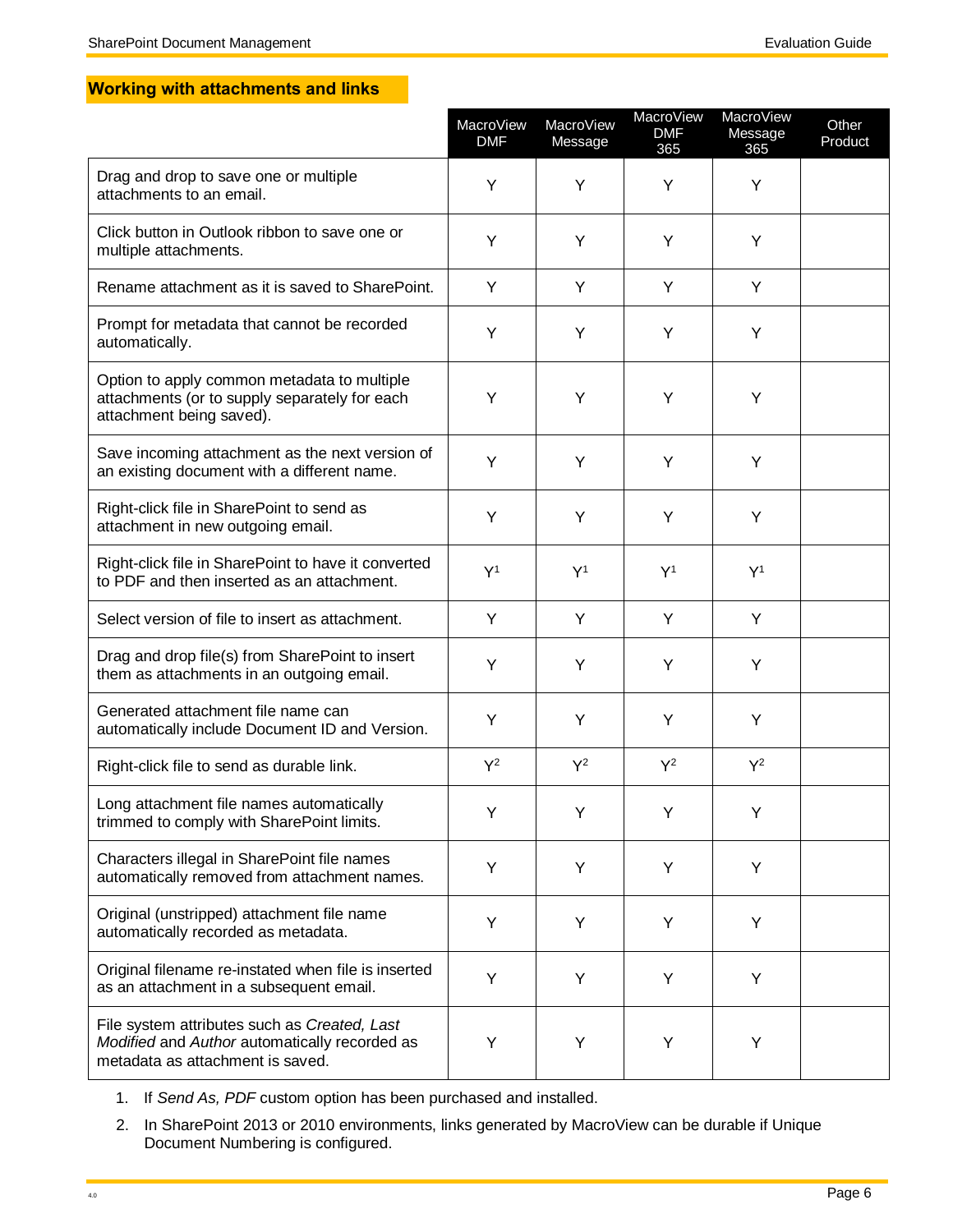## <span id="page-6-0"></span>**Saving received and sent emails**

|                                                                                                      | MacroView<br><b>DMF</b> | MacroView<br>Message | MacroView<br><b>DMF</b><br>365 | MacroView<br>Message<br>365 | Other<br>Product |
|------------------------------------------------------------------------------------------------------|-------------------------|----------------------|--------------------------------|-----------------------------|------------------|
| Drag and drop one or more emails to save them<br>to SharePoint from any Outlook folder.              | Y                       | Y                    | Y                              | Y                           |                  |
| Click to save one or more emails to SharePoint<br>from any Outlook folder.                           | Y                       | Υ                    | Υ                              | Y                           |                  |
| Bulk email filing performed in the background, so<br>that user can keep working while save proceeds. | Y                       | Y                    | Y                              | Y                           |                  |
| Emails saved in MSG format so that they re-open<br>successfully in Outlook client.                   | Y                       | Y                    | Y                              | Y                           |                  |
| Complete email (including any attachments)<br>saved in a single MSG file in SharePoint.              | Y                       | Υ                    | Υ                              | Y                           |                  |
| Save email body and attachments separately in<br>one drag and drop action.                           | Y <sup>1</sup>          | Y <sup>1</sup>       | Y <sup>1</sup>                 | Y <sup>1</sup>              |                  |
| Automatic prevention of duplicate copies of any<br>email in any one area of SharePoint store.        | Y                       | Υ                    | Υ                              | Y                           |                  |
| No prompting to replace an existing email.                                                           | Y                       | Υ                    | Υ                              | Y                           |                  |
| Automatic selection of Email content type (if<br>available in destination save area).                | Υ                       | Υ                    | Υ                              | Υ                           |                  |
| All non-personal attributes of email automatically<br>recorded as metadata.                          | $Y^2$                   | $Y^2$                | $Y^2$                          | $Y^2$                       |                  |
| Prompt for metadata in destination content type<br>that cannot be recorded automatically.            | Y                       | Y                    | Υ                              | Y                           |                  |
| Emails can be copied or moved to SharePoint.                                                         | Y                       | Υ                    | Υ                              | Y                           |                  |
| Copied emails marked as Saved to SharePoint.                                                         | Υ                       | Y                    | Υ                              | Υ                           |                  |
| Save meeting requests and notifications.                                                             | Y                       | Y                    | Y                              | Y                           |                  |
| Warning / blocking if user attempts to save an<br>email that has been stubbed / archived.            | Y                       | Υ                    | Υ                              | Υ                           |                  |
| Send and Save button.                                                                                | Y                       | Y                    | Y                              | Y                           |                  |
| Prompt to save copy of outgoing email on Send.                                                       | Y                       | Y                    | Y                              | Y                           |                  |
| Auto-filing of sent emails based on rules.                                                           | Y                       | Y                    | Y                              | Y                           |                  |
| Auto-filing of received emails based on rules.                                                       | Y                       | Y                    | Y                              | Y                           |                  |
| Suggest locations to save sent / received emails.                                                    | $Y^3$                   | $Y^3$                | $\mathsf{N}$                   | N                           |                  |
| Saved emails tagged to streamline the saving of<br>subsequent emails in the same conversation.       | $Y^3$                   | $Y^3$                | N                              | N                           |                  |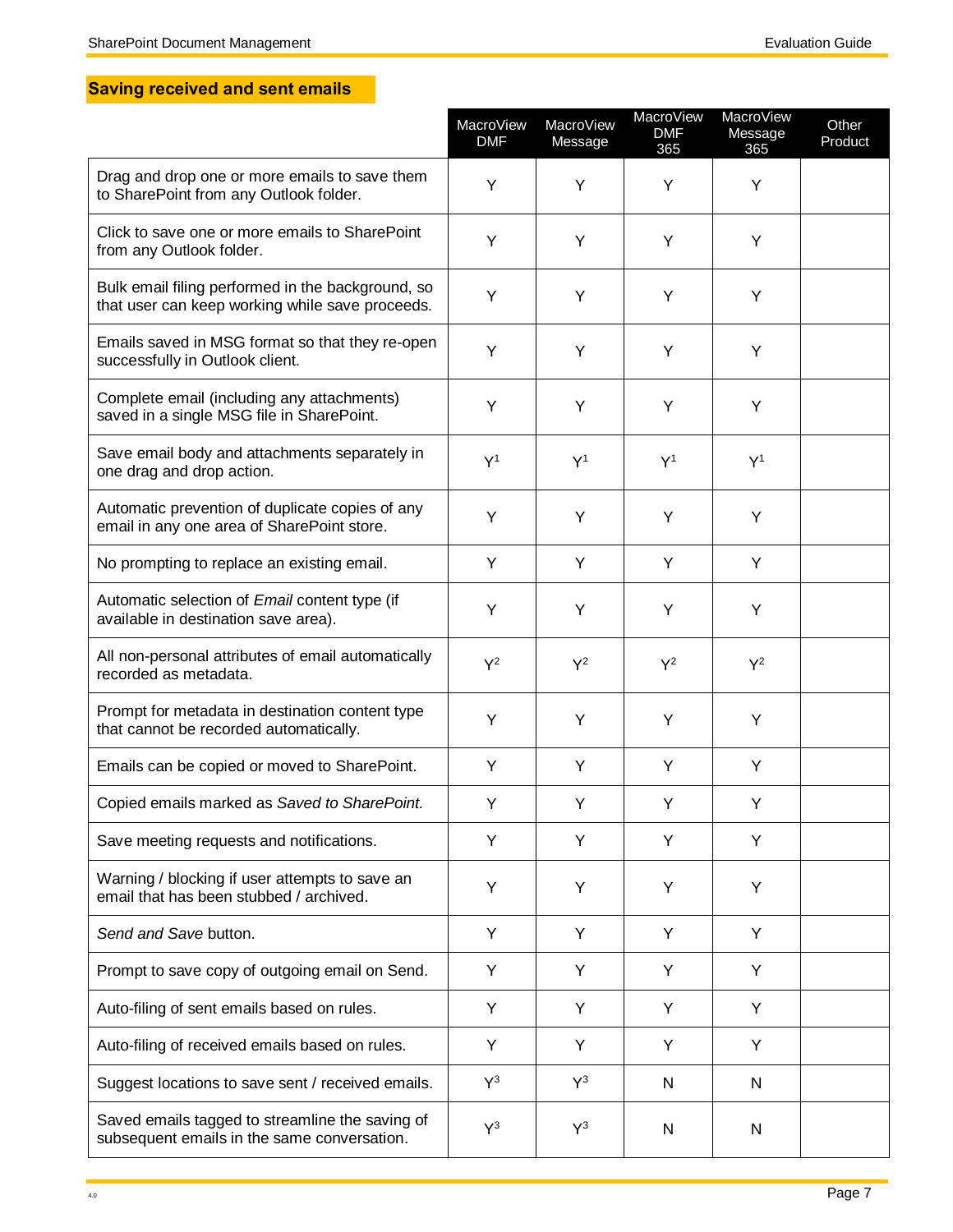<span id="page-7-0"></span>**Metadata support**

- 1. Available in MacroView DMF / Message v8.5 and later releases.
- 2. Non-personal email attributes will be recorded automatically as metadata in the following scenarios:
	- a. Destination content type contains MacroView metadata columns (internal names have 'mv' prefix). An easy way to ensure this is to use the Email site content type that ships with MacroView DMF, MacroView Message, MacroView DMF 365 and MacroView Message 365.
	- b. Destination content type contains Microsoft Matter Center columns, and MacroView Matter Center connector is installed.
	- c. MacroView profiling (metadata capture) dialog has been customized to record in metadata columns found in destination content type.
- 3. Requires optional module MacroView Predictive Email Filing to be licensed and deployed.

| nowaaw oappon                                                                                                                       |                         |                      |                                       |                                    |                  |
|-------------------------------------------------------------------------------------------------------------------------------------|-------------------------|----------------------|---------------------------------------|------------------------------------|------------------|
|                                                                                                                                     | MacroView<br><b>DMF</b> | MacroView<br>Message | <b>MacroView</b><br><b>DMF</b><br>365 | <b>MacroView</b><br>Message<br>365 | Other<br>Product |
| All types of metadata column supported                                                                                              | Y                       | Y                    | Y <sup>1</sup>                        | Y <sup>1</sup>                     |                  |
| Profiling (metadata capture) dialog dynamically<br>driven by definition of metadata in SharePoint.                                  | Y                       | Y                    | Y                                     | Y                                  |                  |
| Respects metadata column defaults defined in<br>SharePoint for libraries / folder / document sets.                                  | Y                       | Y                    | Y                                     | Y                                  |                  |
| Personal defaults for metadata columns                                                                                              | Y                       | Y                    | Y                                     | Y                                  |                  |
| Can nominate the level in a hierarchical term set<br>that to be used as the base for a Managed<br>metadata column.                  | Y                       | Y                    | Y                                     | Y                                  |                  |
| Current user as default value of Person or Group<br>columns.                                                                        | $Y^2$                   | $Y^2$                | $Y^2$                                 | $Y^2$                              |                  |
| File name displayed for editing in profiling<br>(metadata capture) dialog.                                                          | Y                       | Y                    | Y                                     | Y                                  |                  |
| Option to suppress display of Title in the profiling<br>(metadata capture) dialog.                                                  | Y                       | Y                    | Y                                     | Y                                  |                  |
| Able to have zero prompting for metadata yet<br>automatic recording of email attributes as emails<br>are saved to SharePoint.       | Y                       | Y                    | Y                                     | Υ                                  |                  |
| Profiling (metadata capture) dialog able to be<br>customized - e.g. to provide different user<br>experience for capturing metadata. | $Y^3$                   | $Y^3$                | $Y^3$                                 | $Y^3$                              |                  |
| Folder level default values respected                                                                                               | Y                       | Y                    | N                                     | N                                  |                  |

- 1. External metadata columns not supported by MacroView DMF 365 or MacroView Message 365.
- 2. Optional module available from MacroView.
- 3. Handled as a customization by MacroView Professional Services.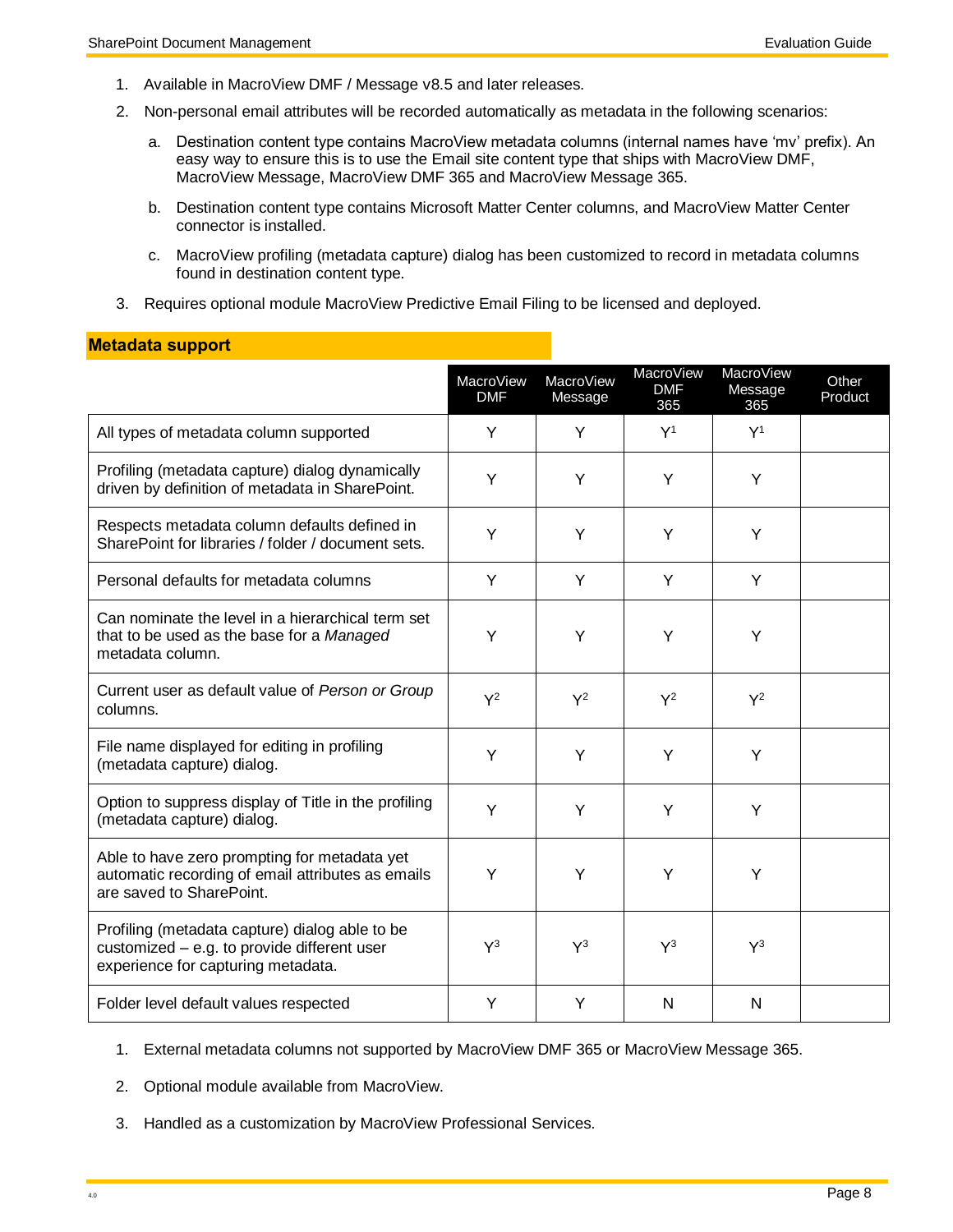## <span id="page-8-0"></span>**Permissions / security**

|                                                                                                                                        | <b>MacroView</b><br><b>DMF</b> | MacroView<br>Message | MacroView<br><b>DMF</b><br>365 | <b>MacroView</b><br>Message<br>365 | Other<br>Product |
|----------------------------------------------------------------------------------------------------------------------------------------|--------------------------------|----------------------|--------------------------------|------------------------------------|------------------|
| Respects Site / Library / Document Set / Folder<br>level permissions.                                                                  | Y                              | Y                    | Υ                              | Y                                  |                  |
| Respects document level permissions<br>(user cannot see any content that they would not<br>see via the OOB SharePoint web browser UI). | Υ                              | Y                    | Y                              | Y                                  |                  |
| Highlighting of files, folders and document sets<br>that have custom permissions.                                                      | Υ                              | Y                    | Υ                              | Y                                  |                  |
| Search results automatically trimmed to include<br>only documents - no web pages, list items, etc.                                     | Y                              | Y                    | Y                              | Y                                  |                  |
| Contribute-level users can make a document<br>'My Eyes Only'.                                                                          | Y <sup>1</sup>                 | Y <sup>1</sup>       | N                              | N                                  |                  |
| Contribute-level users can assign access<br>permissions for a document to selected other<br>users and groups.                          | Y <sup>1</sup>                 | Y <sup>1</sup>       | N                              | N                                  |                  |
| Contribute-level users can make a Document Set<br>or Folder 'My Eyes Only'.                                                            | Y <sup>1</sup>                 | Y <sup>1</sup>       | N                              | N                                  |                  |
| Contribute-level users can assign access<br>permissions for a Document Set or Folder to<br>selected other users and groups.            | Y <sup>1</sup>                 | Y <sup>1</sup>       | N                              | N                                  |                  |

1. If optional module MacroView Enhanced Document Security is licensed and deployed.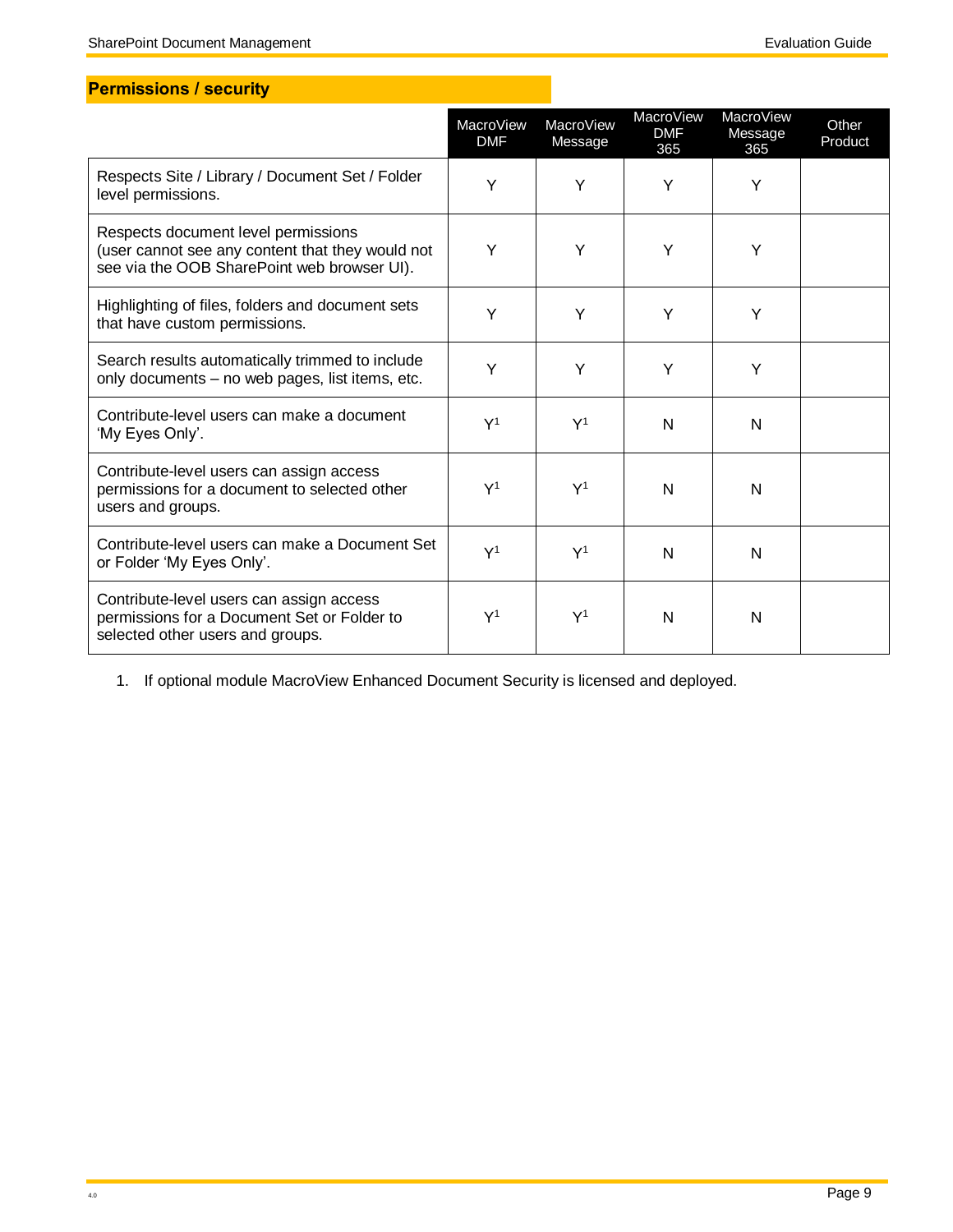### <span id="page-9-0"></span>**Advanced Document Management**

|                                                                                                                                                                                       | <b>MacroView</b><br><b>DMF</b> | MacroView<br>Message | MacroView<br><b>DMF</b><br>365 | MacroView<br>Message<br>365 | Other<br>Product |
|---------------------------------------------------------------------------------------------------------------------------------------------------------------------------------------|--------------------------------|----------------------|--------------------------------|-----------------------------|------------------|
| Versioning - Majors and Minors, Majors Only.                                                                                                                                          | Y                              | Y                    | Y                              | Y                           |                  |
| Check In / Check Out / Discard Checkout.                                                                                                                                              | Y                              | Y                    | Y                              | Y                           |                  |
| Right-click to view and manage the version<br>history for a file in SharePoint.                                                                                                       | Y                              | Y                    | Y                              | Y                           |                  |
| Support for co-authoring a document in Microsoft<br>Word 2010 or above.                                                                                                               | Y                              | Y                    | Y                              | Y                           |                  |
| Right-click to apply / remove a Legal Hold.                                                                                                                                           | Y <sup>1</sup>                 | Y <sup>1</sup>       | N                              | N                           |                  |
| Right-click to declare / undeclared as a record.                                                                                                                                      | Y <sup>1</sup>                 | $Y^1$                | N                              | N                           |                  |
| Right-click, Audit to view entries for a document<br>in the SharePoint audit log.                                                                                                     | $Y^2$                          | $Y^2$                | N                              | N                           |                  |
| Document Numbering sequential across the<br>whole document store, and in same style as a<br>traditional DM system.                                                                    | $Y^3$                          | $Y^3$                | N                              | N                           |                  |
| Unique Document ID, current Version number<br>and other document reference details<br>automatically displayed in Word and Excel<br>documents $-$ e.g. in footer.                      | $Y^3$                          | n/a                  | $Y^3$                          | n/a                         |                  |
| As you close a document that has been checked<br>out and edited in Microsoft Word or Excel, view<br>an enhanced menu of version control options -<br>same as a traditional DM system. | $Y^4$                          | n/a                  | $Y^4$                          | n/a                         |                  |
| Compare two Word documents using native<br>Review, Compare of Microsoft Word.                                                                                                         | Y                              | Y                    | Y                              | Y                           |                  |
| Compare / combine PDF and Word documents or<br>two versions of a document using Workshare<br>Professional.                                                                            | $Y^5$                          | $Y^5$                | $Y^5$                          | $Y^5$                       |                  |
| Compare PDF and Word documents using<br>DocsCorp compareDocs, Litera ChangePro).                                                                                                      | $Y^6$                          | $Y^6$                | $Y^6$                          | $Y^6$                       |                  |
| Right-click, Workflow option to advance a<br>document in its workflow.                                                                                                                | $Y^6$                          | $Y^6$                | $Y^6$                          | $Y^6$                       |                  |

- 1. If relevant Compliance feature of SharePoint is activated.
- 2. If SharePoint Audit Log feature is activated.
- 3. If optional module MacroView Unique Document Numbering is licensed and deployed.
- 4. If optional module MacroView Advanced Office Integration is licensed and deployed.
- 5. Right-click option available for purchase.
- 6. Custom right-click option that can be developed by MacroView Professional Services.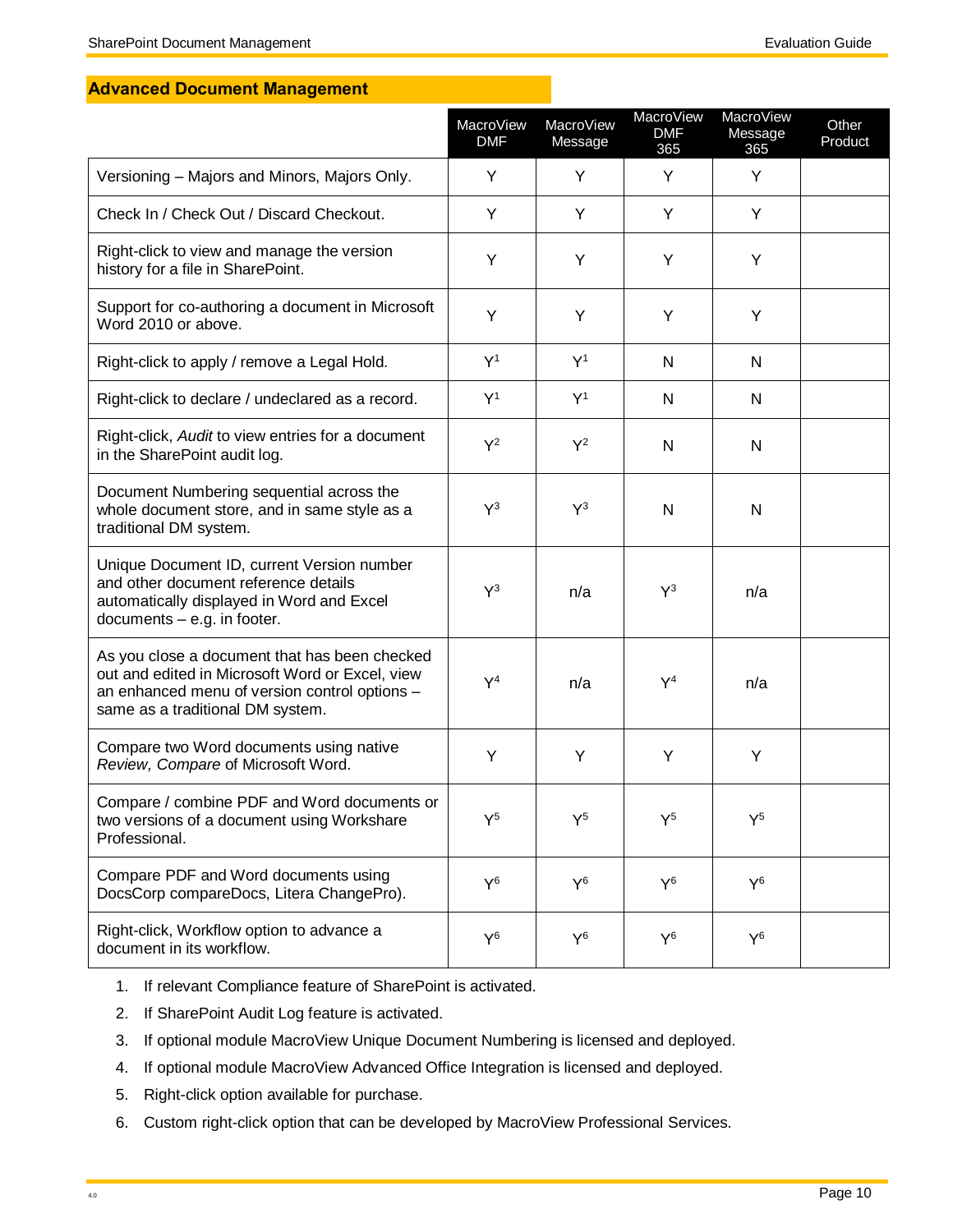## <span id="page-10-0"></span>**Installation and Deployment**

|                                                                                                                                         | MacroView<br><b>DMF</b> | MacroView<br>Message | <b>MacroView</b><br><b>DMF</b><br>365 | <b>MacroView</b><br>Message<br>365 | Other<br>Product |
|-----------------------------------------------------------------------------------------------------------------------------------------|-------------------------|----------------------|---------------------------------------|------------------------------------|------------------|
| Over 180 configuration settings, all of which can<br>be deployed / enforced by using Group Policy.                                      | Y                       | Y                    | Υ                                     | Y                                  |                  |
| License keys entered centrally by a system<br>administrator - end-users never need to enter a<br>license key.                           | Y                       | Y                    | Y                                     | Υ                                  |                  |
| Client-side components installed via MSI.                                                                                               | Υ                       | Y                    | Y                                     | Y                                  |                  |
| Server-side components installed via WSP.                                                                                               | Y                       | Y                    | n/a                                   | n/a                                |                  |
| Server-side caching for efficient navigation of<br>large document stores (e.g. many hundreds of<br>site collections, sites, libraries). | Y                       | Y                    | N                                     | N                                  |                  |
| Support for document stores with multiple<br>SharePoint web applications running different<br>versions of SharePoint.                   | Y                       | Y                    | N                                     | N                                  |                  |
| Support for hybrid document stores with<br>SharePoint Online, One-Drive for Business and<br>on-Premises SharePoint server farm(s).      | Y                       | Υ                    | N                                     | N                                  |                  |
| Proven compatibility with Citrix / VMW are for<br>virtual desktop operation.                                                            | Y                       | Y                    | Y                                     | Y                                  |                  |

## <span id="page-10-1"></span>**Managing the Document Store**

|                                                                                              | MacroView<br><b>DMF</b> | MacroView<br>Message | MacroView<br><b>DMF</b><br>365 | MacroView<br>Message<br>365 | Other<br>Product |
|----------------------------------------------------------------------------------------------|-------------------------|----------------------|--------------------------------|-----------------------------|------------------|
| Right-click, Create Library                                                                  | Υ                       | Y                    | Y                              | Y                           |                  |
| Right-click, Create Folder                                                                   | Υ                       | Y                    | Y                              | Y                           |                  |
| Right-click, Create Document Set                                                             | Y                       | Y                    | Υ                              | Y                           |                  |
| Delete Folder / Document set                                                                 | Y                       | Υ                    | Y                              | Y                           |                  |
| Rename Folder / Document set                                                                 | Y                       | Y                    | Υ                              | Υ                           |                  |
| Right-click, Create Site                                                                     | Y <sup>1</sup>          | Y <sup>1</sup>       | Y <sup>1</sup>                 | Y <sup>1</sup>              |                  |
| Right-click, Delete / Archive Library                                                        | Y <sup>1</sup>          | Y <sup>1</sup>       | Y <sup>1</sup>                 | Y <sup>1</sup>              |                  |
| Right-click, Delete / Archive Site                                                           | Y <sup>1</sup>          | $\mathsf{Y}^1$       | Y <sup>1</sup>                 | Y <sup>1</sup>              |                  |
| Right-click a document library, document set to<br>open it in the OOB SharePoint browser UI. | Y                       | Y                    | Y                              | Y                           |                  |

1. Available as a custom right-click menu item